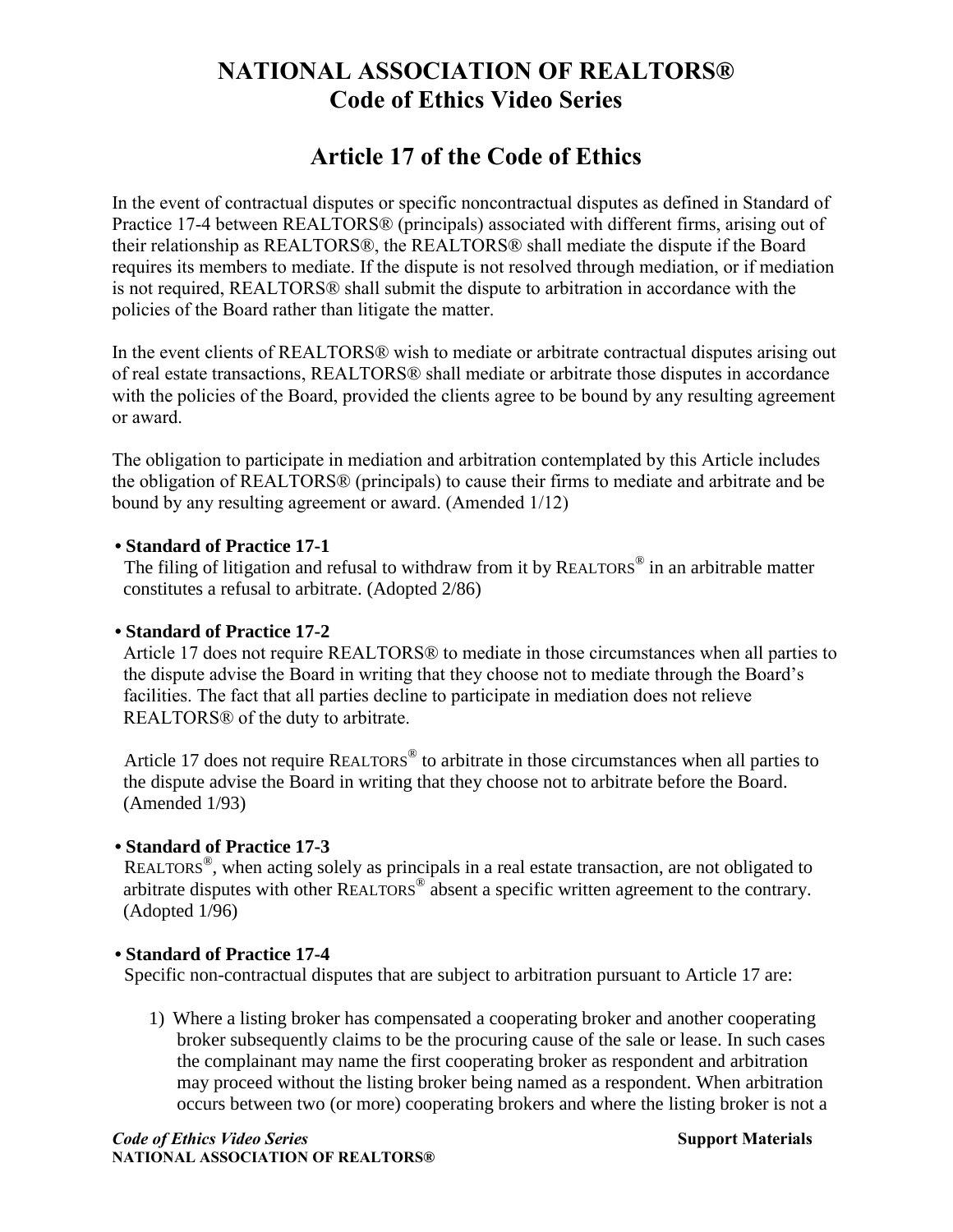party, the amount in dispute and the amount of any potential resulting award is limited to the amount paid to the respondent by the listing broker and any amount credited or paid to a party to the transaction at the direction of the respondent. Alternatively, if the complaint is brought against the listing broker, the listing broker may name the first cooperating broker as a third-party respondent. In either instance the decision of the hearing panel as to procuring cause shall be conclusive with respect to all current or subsequent claims of the parties for compensation arising out of the underlying cooperative transaction. (Adopted 1/97, Amended 1/07)

- 2) Where a buyer or tenant representative is compensated by the seller or landlord, and not by the listing broker, and the listing broker, as a result, reduces the commission owed by the seller or landlord and, subsequent to such actions, another cooperating broker claims to be the procuring cause of sale or lease. In such cases the complainant may name the first cooperating broker as respondent and arbitration may proceed without the listing broker being named as a respondent. When arbitration occurs between two (or more) cooperating brokers and where the listing broker is not a party, the amount in dispute and the amount of any potential resulting award is limited to the amount paid to the respondent by the seller or landlord and any amount credited or paid to a party to the transaction at the direction of the respondent. Alternatively, if the complaint is brought against the listing broker, the listing broker may name the first cooperating broker as a third-party respondent. In either instance the decision of the hearing panel as to procuring cause shall be conclusive with respect to all current or subsequent claims of the parties for compensation arising out of the underlying cooperative transaction. (Adopted 1/97, Amended 1/07)
- 3) Where a buyer or tenant representative is compensated by the buyer or tenant and, as a result, the listing broker reduces the commission owed by the seller or landlord and, subsequent to such actions, another cooperating broker claims to be the procuring cause of sale or lease. In such cases the complainant may name the first cooperating broker as respondent and arbitration may proceed without the listing broker being named as a respondent. Alternatively, if the complaint is brought against the listing broker, the listing broker may name the first cooperating broker as a third-party respondent. In either instance the decision of the hearing panel as to procuring cause shall be conclusive with respect to all current or subsequent claims of the parties for compensation arising out of the underlying cooperative transaction. (Adopted 1/97)
- 4) Where two or more listing brokers claim entitlement to compensation pursuant to open listings with a seller or landlord who agrees to participate in arbitration (or who requests arbitration) and who agrees to be bound by the decision. In cases where one of the listing brokers has been compensated by the seller or landlord, the other listing broker, as complainant, may name the first listing broker as respondent and arbitration may proceed between the brokers. (Adopted 1/97)
- 5) Where a buyer or tenant representative is compensated by the seller or landlord, and not by the listing broker, and the listing broker, as a result, reduces the commission owed by the seller or landlord and, subsequent to such actions, claims to be the procuring cause